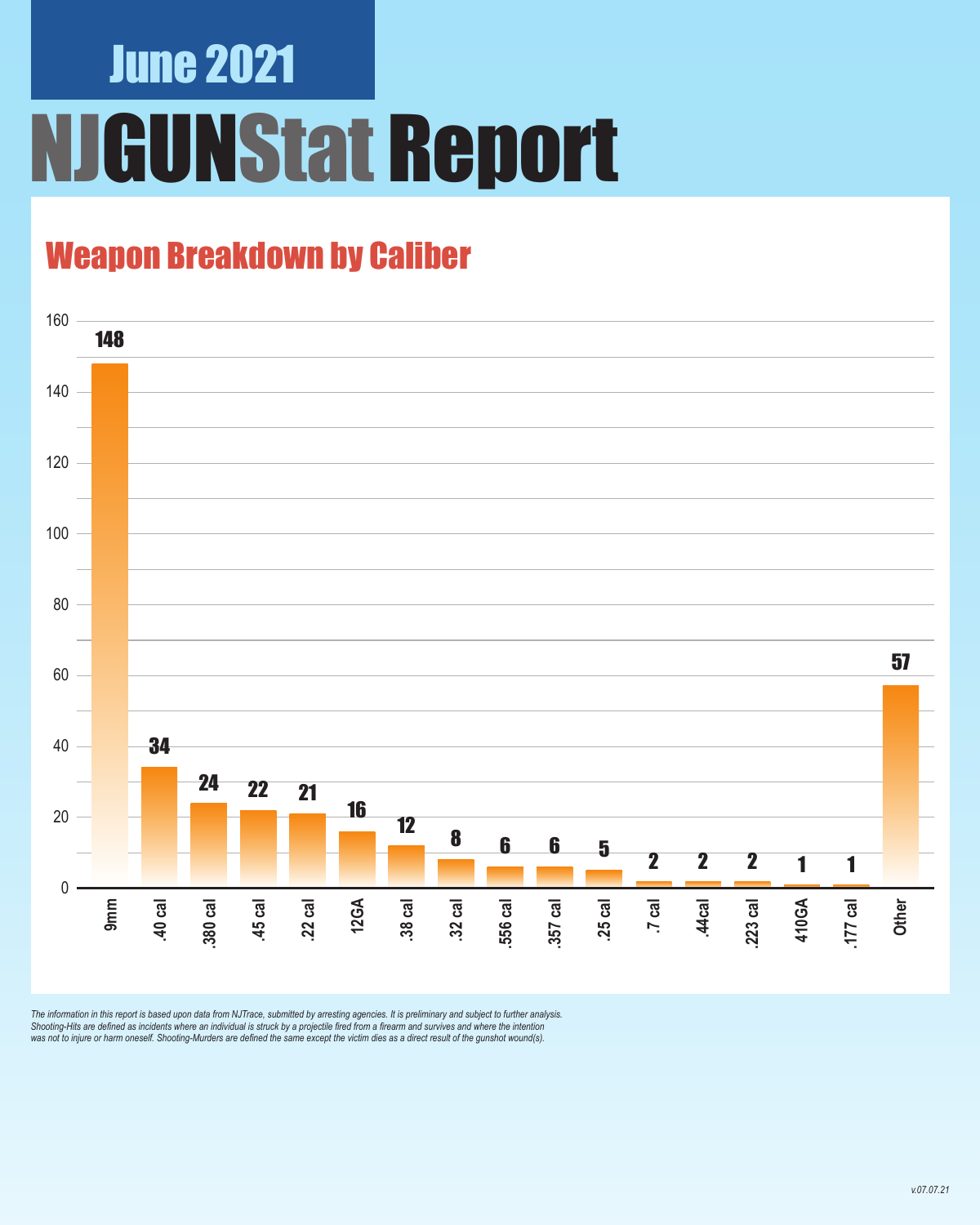# June 2021 UNStat Report

#### Gun Recovery Numbers Statewide

| <b>Total Crime Guns Recovered</b>                    | 367 |
|------------------------------------------------------|-----|
| Found Property/Turned in                             | 125 |
| <b>Guns with Possessors</b>                          | 242 |
| Individuals Arrested with<br>more than One Crime Gun | 19  |

#### New Jersey Counties



#### New Jersey Cities



*The information in this report is based upon data from NJTrace, submitted by arresting agencies. It is preliminary and subject to further analysis. Shooting-Hits are defined as incidents where an individual is struck by a projectile fired from a firearm and survives and where the intention*  was not to injure or harm oneself. Shooting-Murders are defined the same except the victim dies as a direct result of the gunshot wound(s).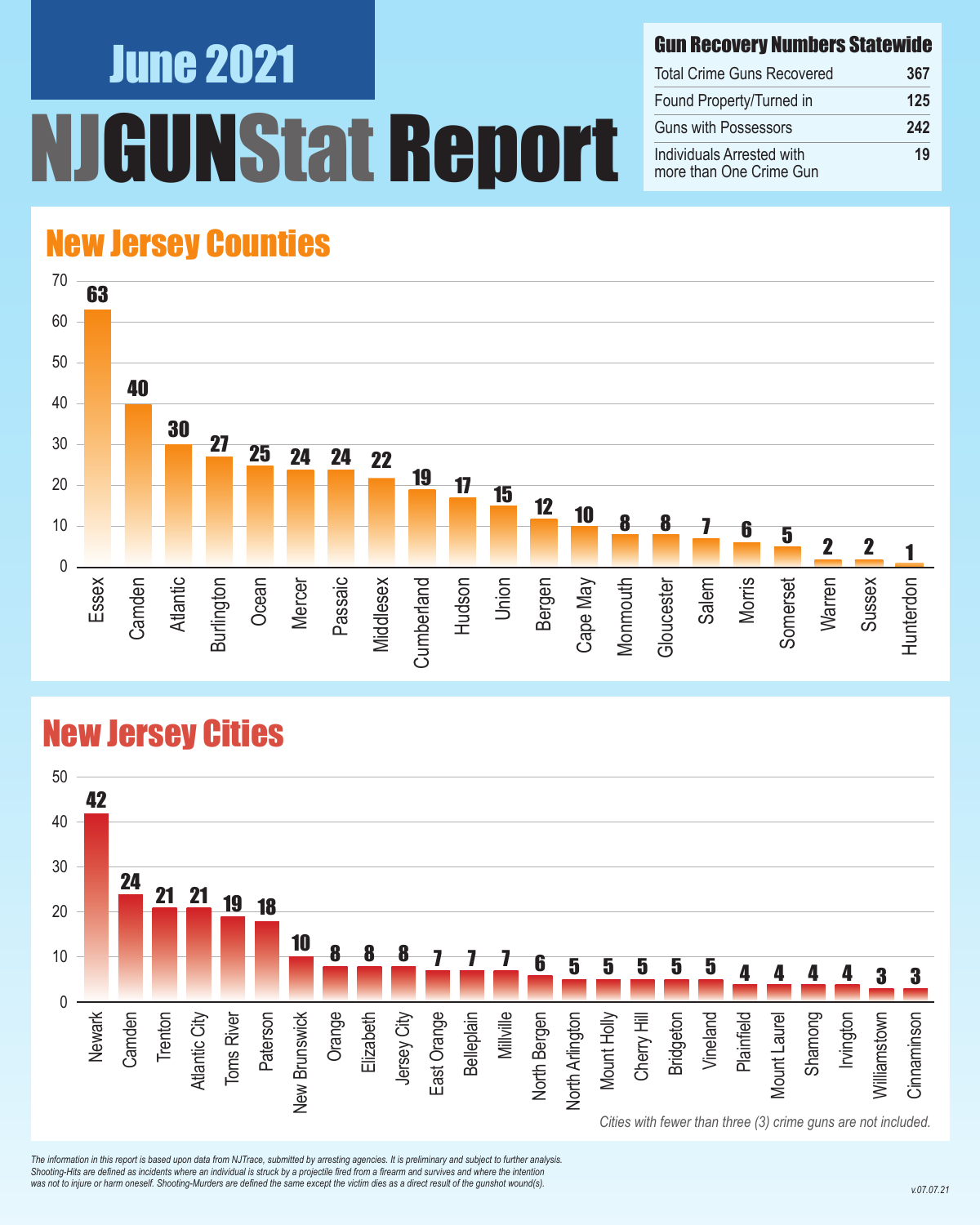### June 2021 NJGUNStat Report

### Weapon Breakdown by Manufacturer



*This chart reflects the information provided to the New Jersey State Police through NJTrace, a statewide program that relies on local police departments to input data on guns used in the commission of a crime. This chart does not rely on any reports from the federal Bureau of Alcohol, Tobacco, Firearms and Explosives (ATF). The information is preliminary and subject to further analysis.*